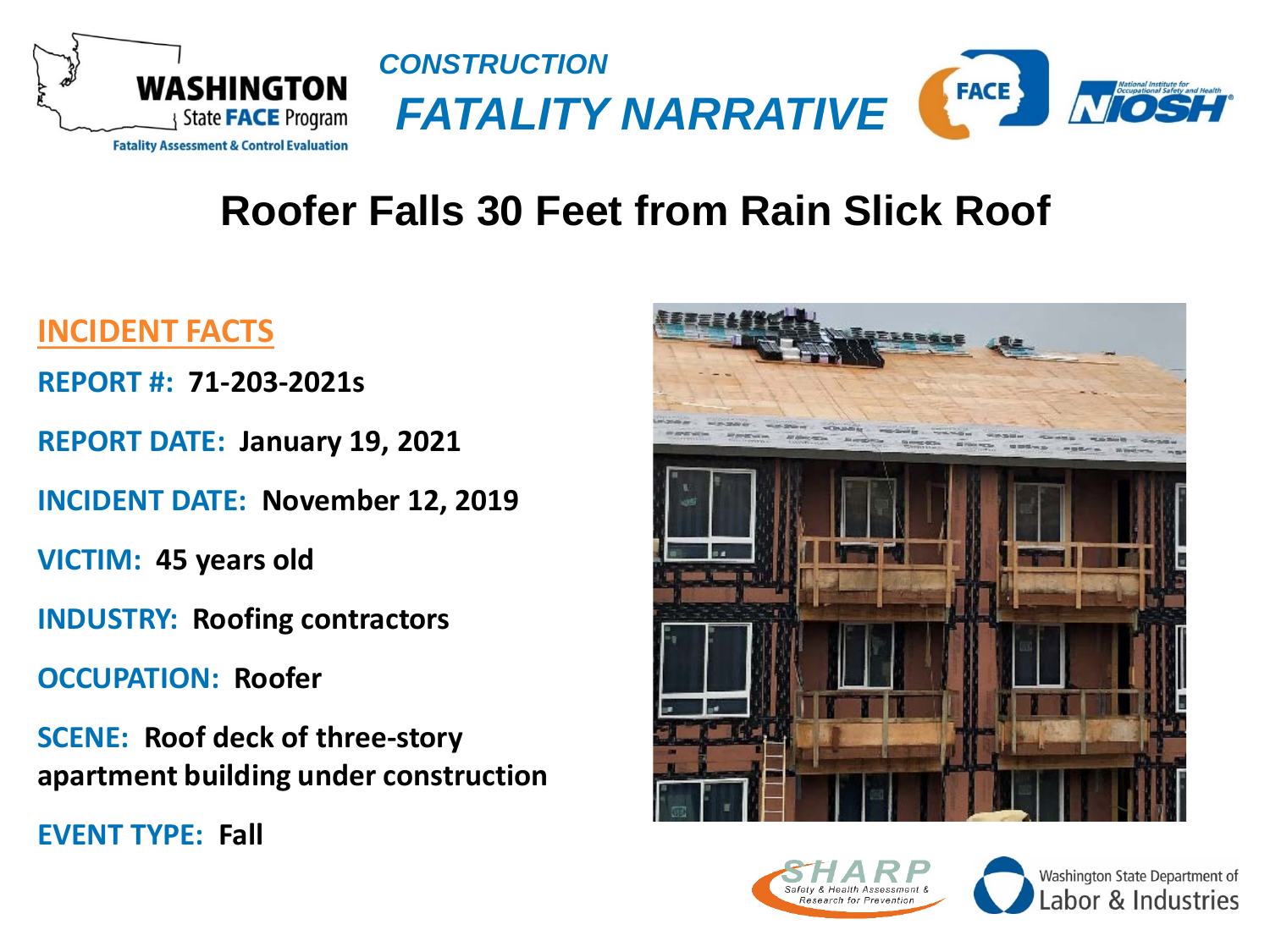



A 45-year-old roofer died when he fell 30 feet from a rain slick roof of an apartment building under construction.

His employer was a subcontractor installing sheathing material and asphalt shingles to newly constructed three-three story apartment buildings.

He had worked for the company for nine years. Over the past eight months, he had worked with a crew to roof six identical buildings.

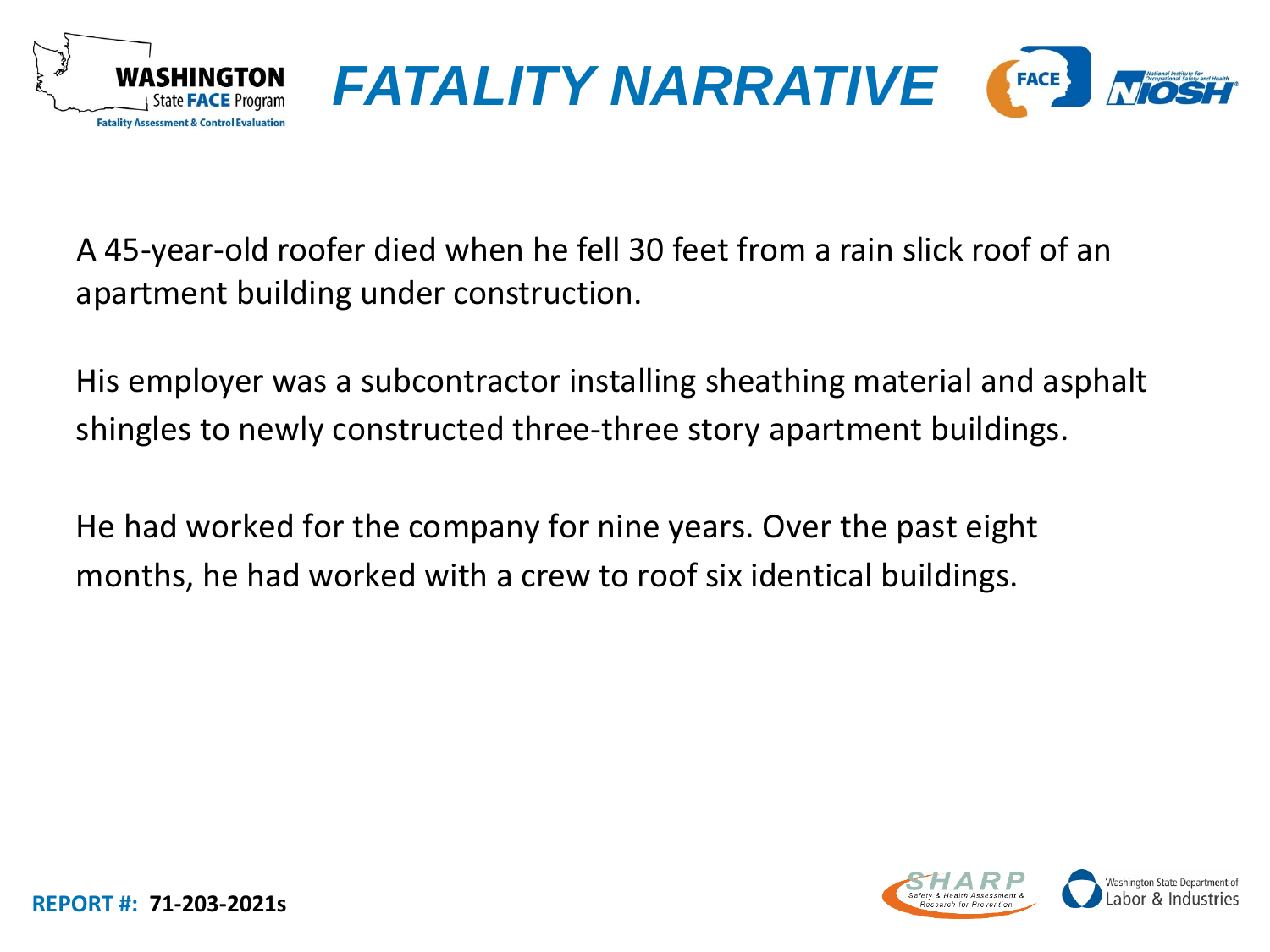



Shortly after 8 a.m. with a light rain falling, he climbed up a ladder and went on to the plywood deck of a 5/12 pitch roof of an apartment building. The five other crew members were already working on the roof.

When he saw that there was no anchor for him to clip on to, he descended the ladder, retrieved an anchor and returned to the roof to install it on the roof ridge.

While preparing to install his anchor, he fell and slid about 12 feet down the wet plywood roof deck. As he slid, he grabbed roofing underlayment in an attempt to stop his descent and then fell off the roof edge. As he fell, he struck a steel storage container and landed on the ground 30 feet below. His anchor and hammer were found near him.

First responders took him to a hospital where he died of blunt force injuries.

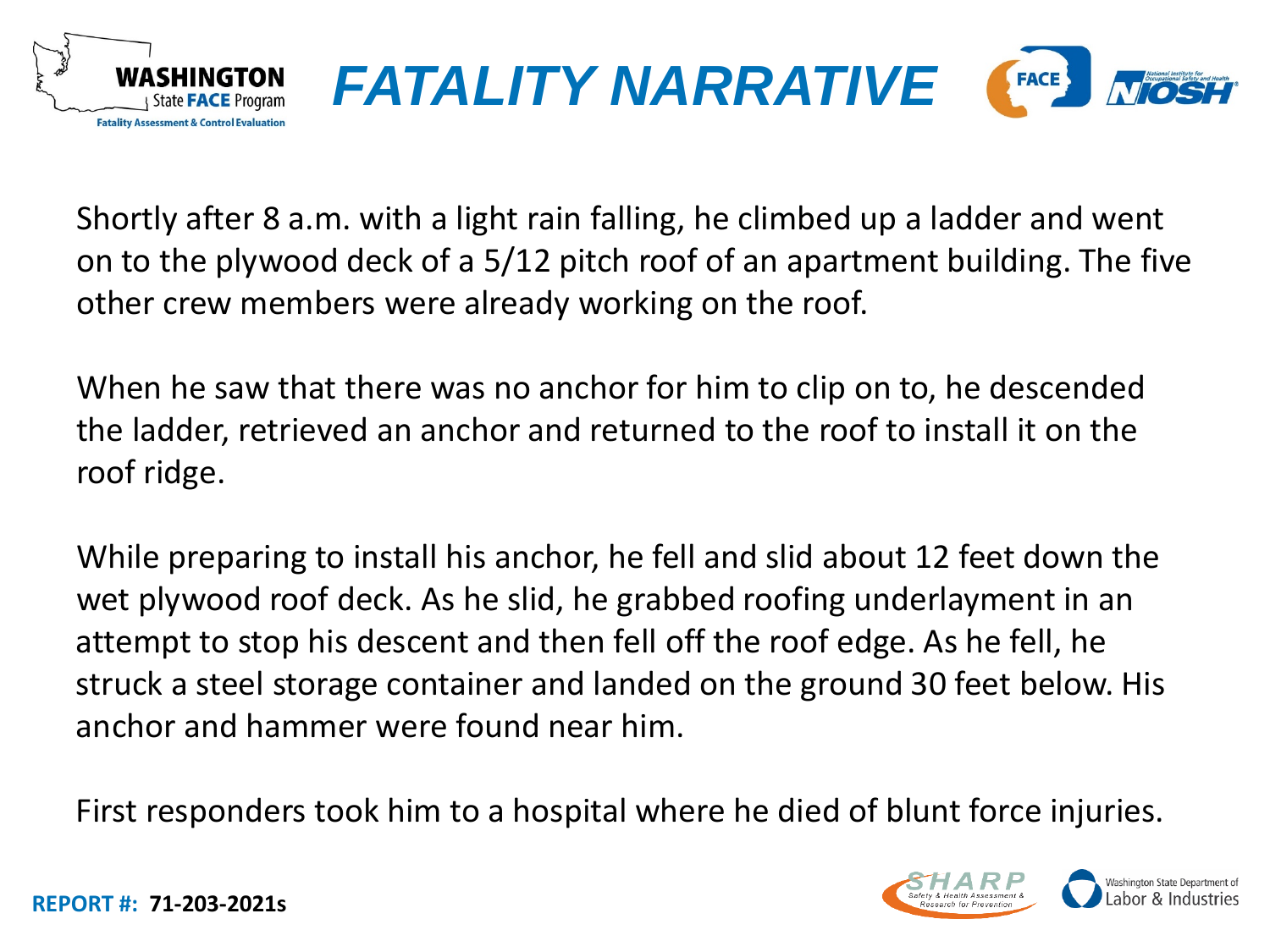



Investigators found:

- 1. The roofer was wearing a fall protection harness, but a lanyard was not attached to it.
- 2. The plywood decking had been exposed to rain for several weeks and due to it being uncovered the plywood fibers absorbed water and expanded, making the decking slick.
- 3. The roofer was wearing plastic rain pants, which could have accelerated his slide off the roof.
- 4. A crew leader-crew safety meeting had not been held that week.
- 5. A walk-around safety inspection had not been held that week.

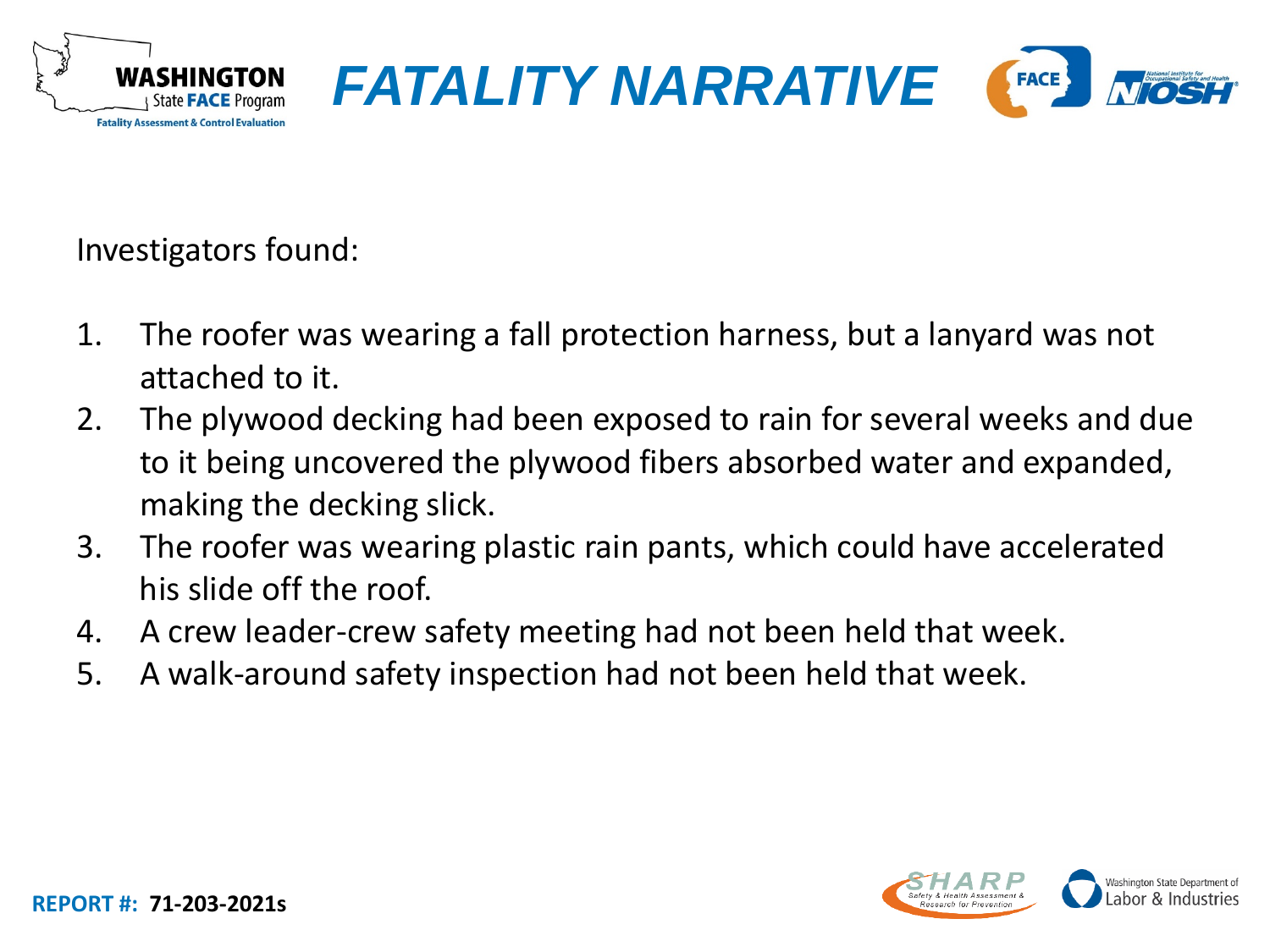





**Photo 1.** Roof location from where the roofer fell. He accessed the roof's deck by a ladder from the building's third story. Roofing material is shown near the roof's ridge.

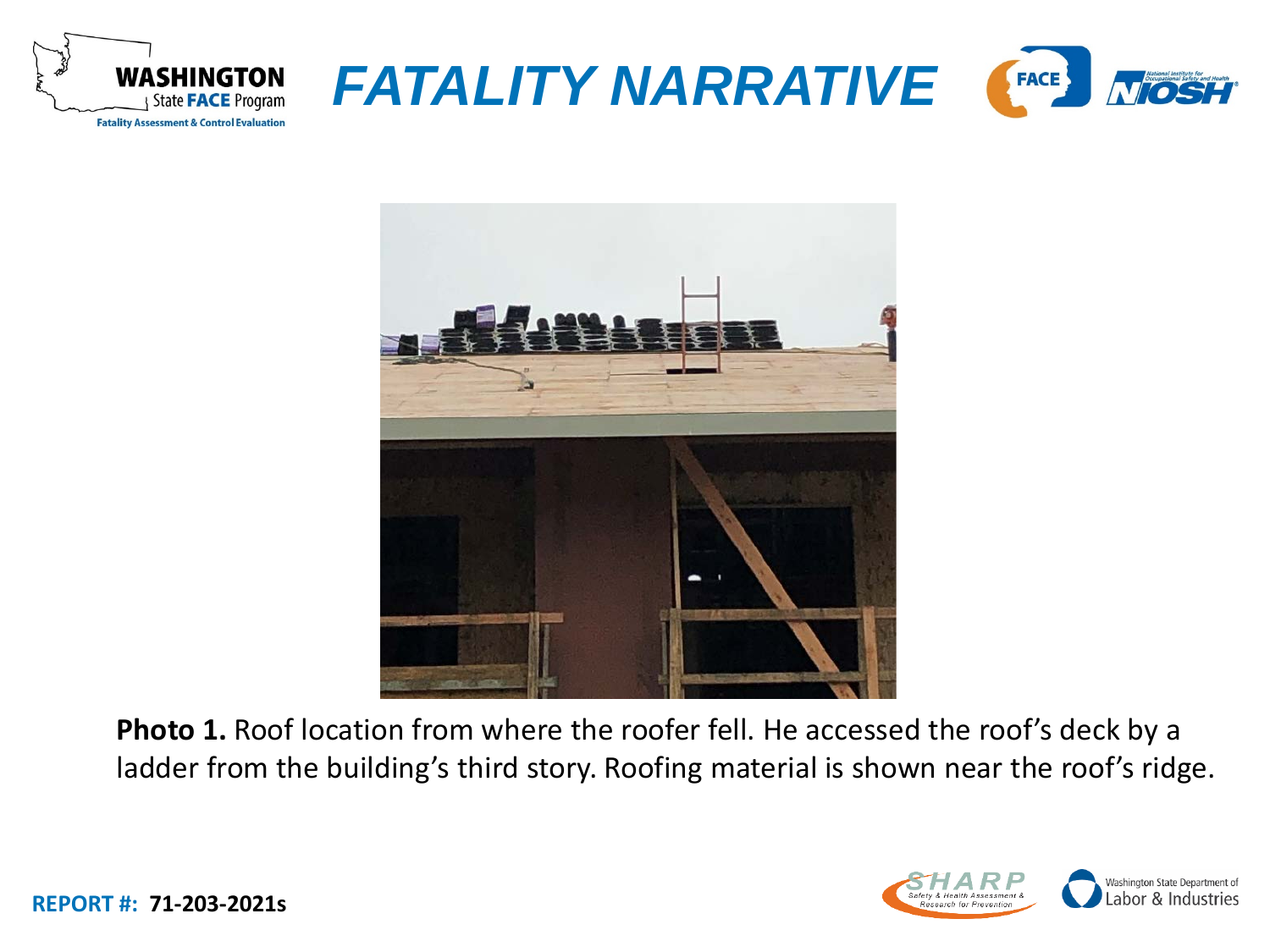





**Photo 2.** Incident scene showing the location where the roofer fell 30 feet from the roof.

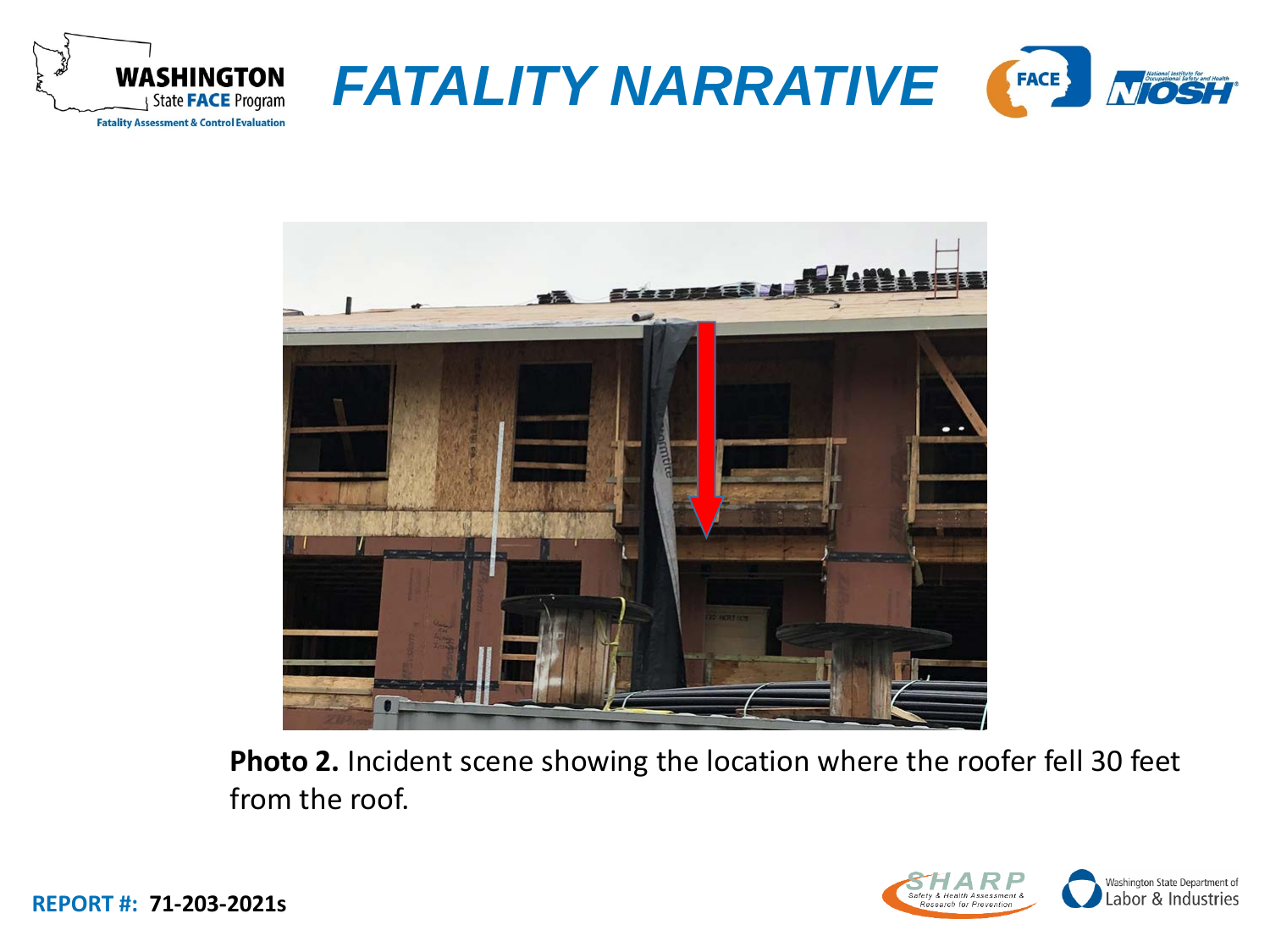





**Photo 3.** Roofing underlayment he attempted to grab on to as he was falling.

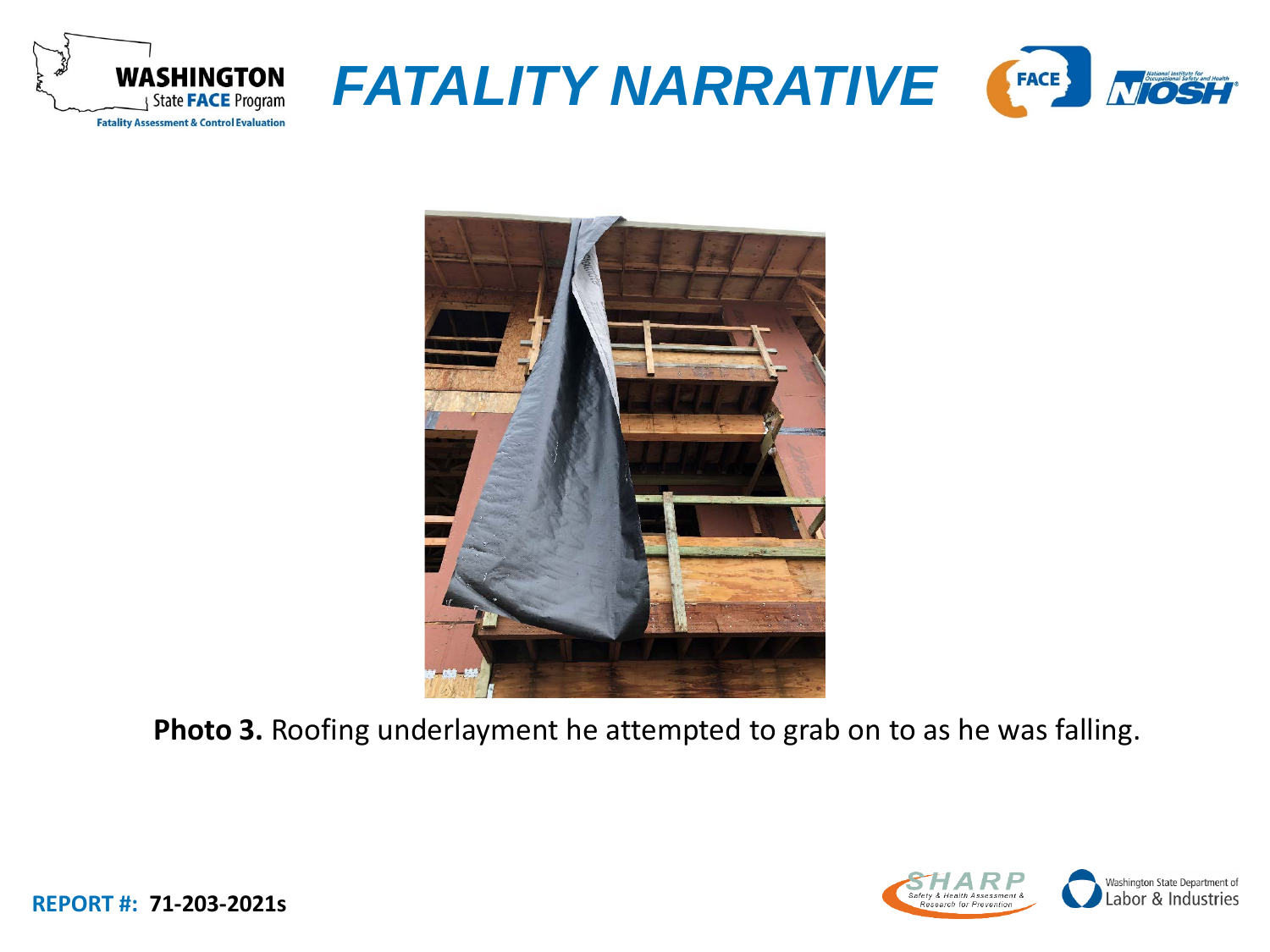



# **Requirements**

Regardless of the work activity, the employer must ensure that employees exposed to fall hazards of four feet or more while working on a roof with a pitch greater than four in twelve use one of the following:

- (a) Fall restraint system. Safety monitor systems and warning line systems are prohibited on steep pitched roofs;
- (b) A personal fall arrest system; or
- (c) A positioning device system.

See [WAC 296-880-20005\(6\)](https://app.leg.wa.gov/wac/default.aspx?cite=296-880-20005)

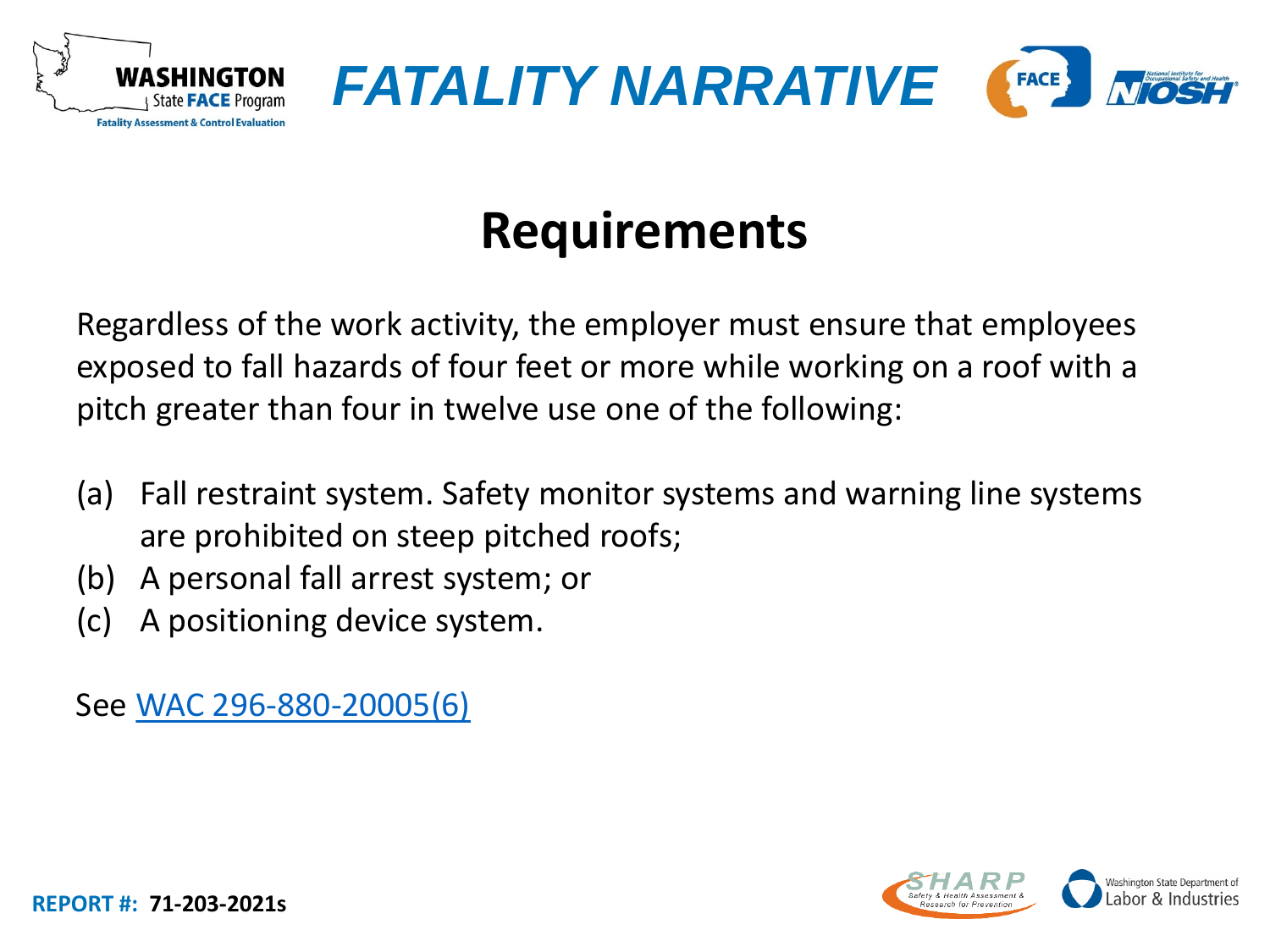



# **Requirements**

- Employers must hold crew leader-crew safety meetings at the beginning of each job, and at least weekly thereafter. See [WAC 296-155-110\(5\)\(a\)](https://app.leg.wa.gov/wac/default.aspx?cite=296-155-110)
- Employers must conduct walk-around safety inspections at the beginning of each job, and at least weekly thereafter. See [WAC 296-155-110\(9\)\(a\)](https://app.leg.wa.gov/wac/default.aspx?cite=296-155-110)

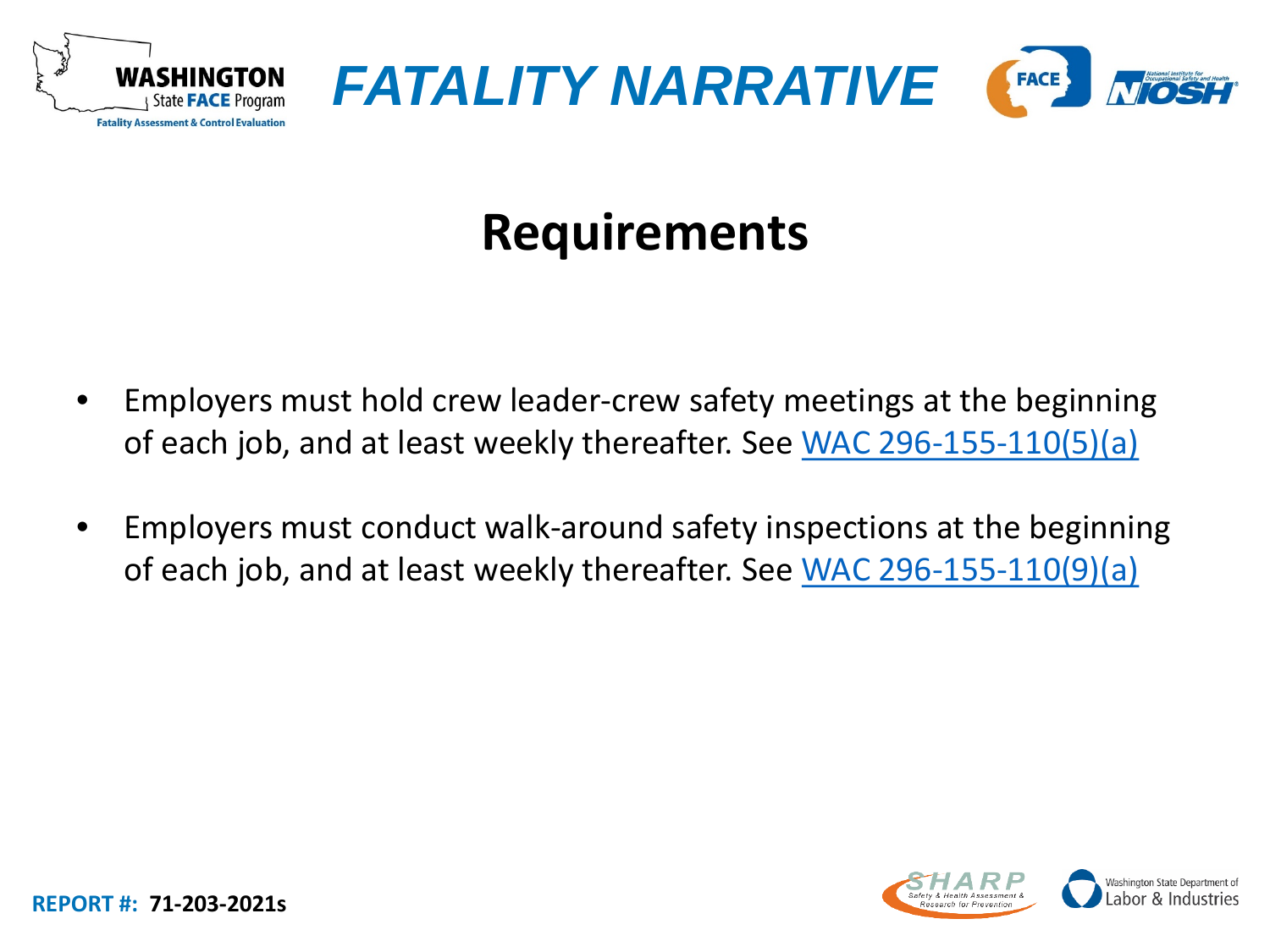



# **Recommendations**

- Before beginning a job, focus on identifying fall protection needs and ensure systems are in place to protect workers. This could include installing multiple anchorages positioned so that workers can safely move about the roof.
- Always use fall protection during roofing operations.